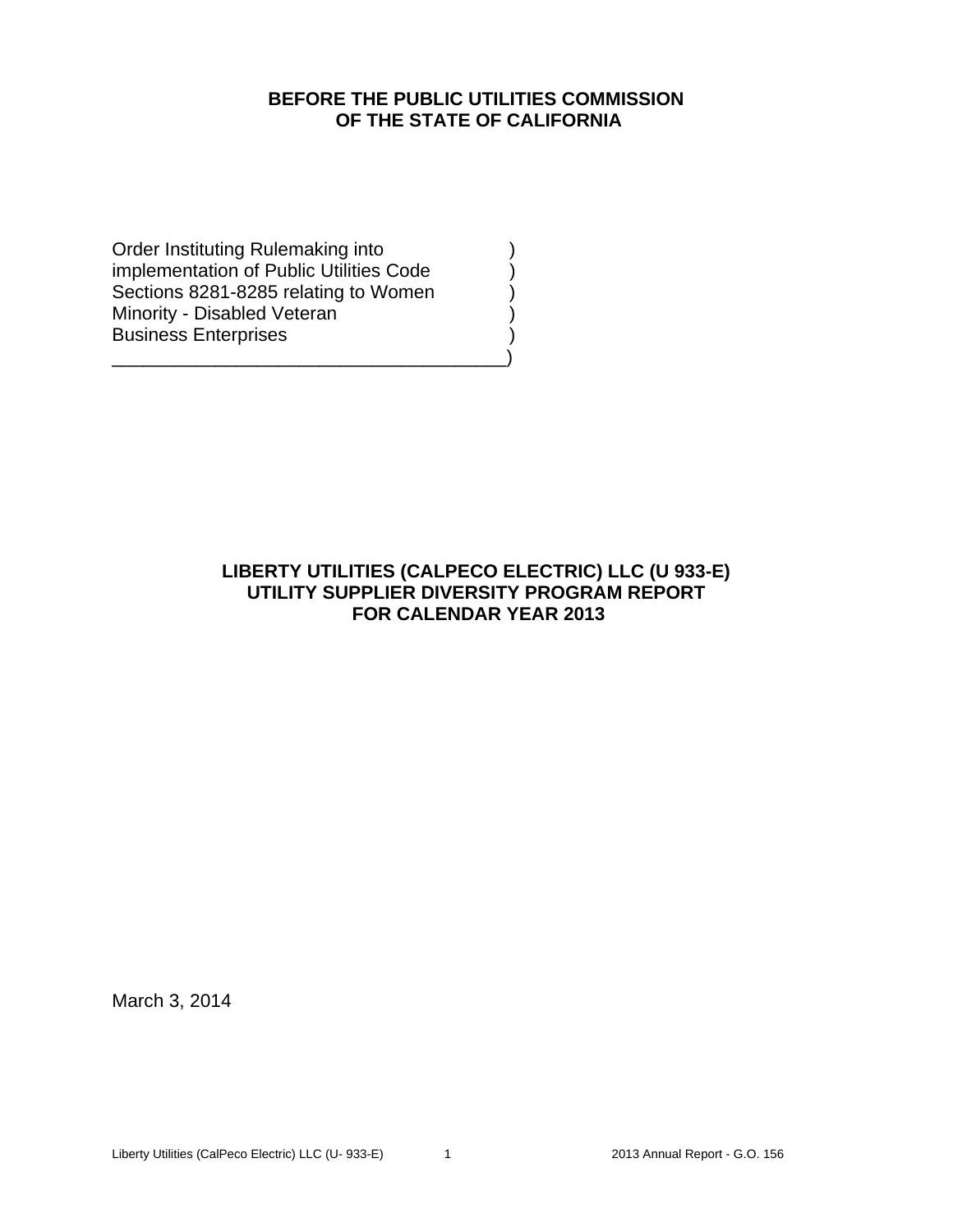# **Liberty Utilities (CalPeco Electric) LLC (U 933-E) 2013 Annual Report & 2014 Annual Plan**

# **TABLE OF CONTENTS**

| G.O. 156<br><b>Section</b> | <b>Description</b>                                                                | Page<br><b>Number</b> |
|----------------------------|-----------------------------------------------------------------------------------|-----------------------|
|                            | 2013 Annual Report                                                                |                       |
|                            | <b>Annual Report</b>                                                              | 3                     |
|                            | Introduction and Executive Summary                                                | 3                     |
| 9.1.1                      | Description of Program Activities - Internal & External                           | 4                     |
| 9.1.2                      | Utility Supplier Diversity Program Annual Results - Statistical Reports           | $5 - 9$               |
| 9.1.3                      | Itemization of Program Expenses                                                   | 10                    |
| 9.1.4                      | Description of the Progress in Meeting or Exceeding Set Goals                     | 11                    |
| 9.1.5                      | <b>Summary of Prime Contractors</b>                                               | 12                    |
| 9.1.6                      | List of Diverse Supplier Complaints                                               | $12 \overline{ }$     |
| 9.1.7                      | Summary of Excluded Purchase Categories                                           | 12                    |
| 9.1.8                      | Description of Efforts to Recruit Diverse Suppliers in Low Utilization Categories | 12                    |
|                            |                                                                                   |                       |
|                            | 2014 Annual Plan                                                                  |                       |
| 10.1.1                     | Short-Term, Mid-Term and Long-Term Goals                                          | 13                    |
| 10.1.2                     | Description of Planned Program Activities - Internal & External                   | 13                    |

10.1.4 Plans for Subcontracting 14 10.1.5 Plans for complying with the Utility Supplier Diversity Program Guidelines 14

10.1.3 Plans for Recruiting Diverse Suppliers in Low Utilization Areas 13 - 14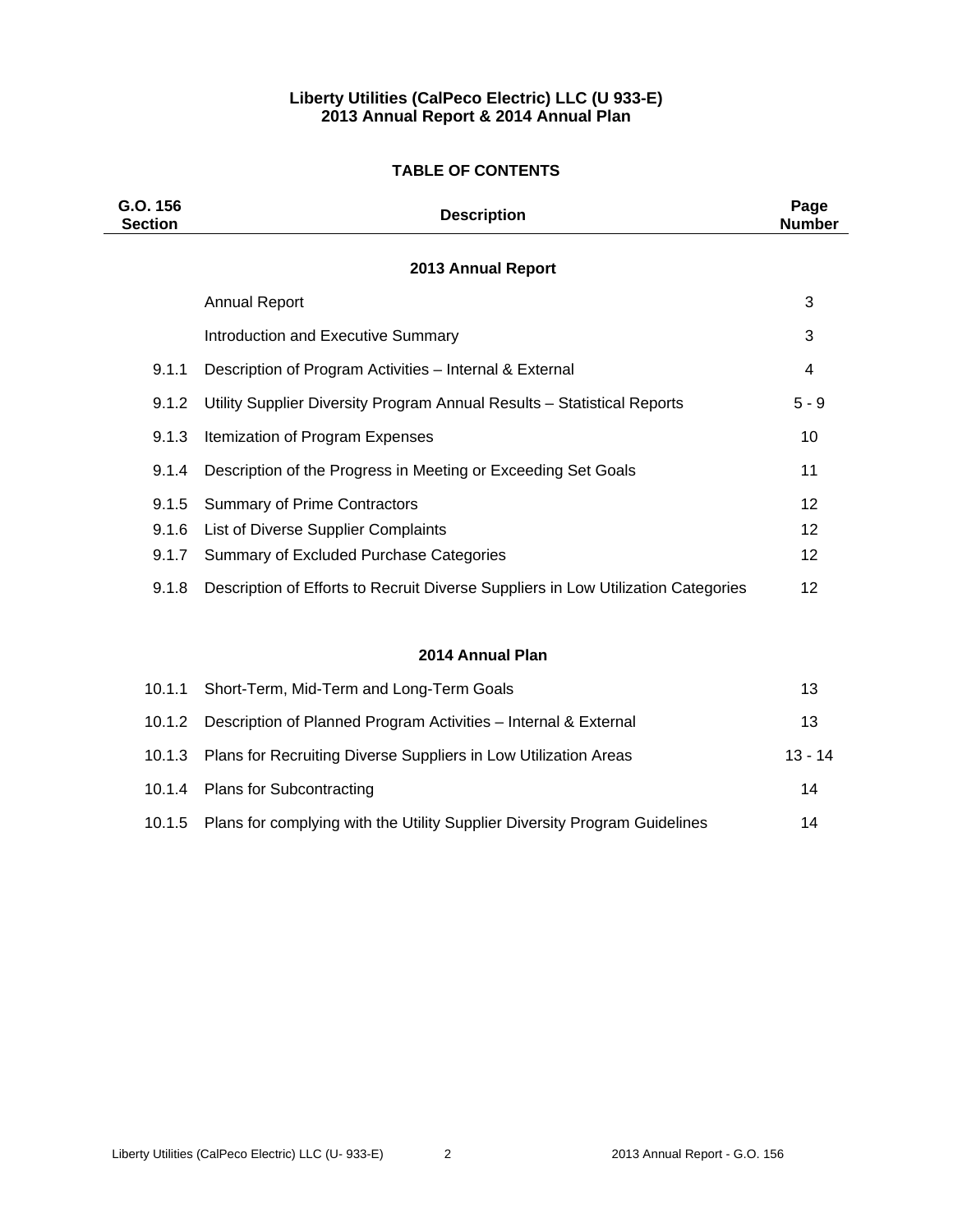# **ANNUAL REPORT**

This filing, in compliance with the requirements of California Public Utilities Commission (CPUC) General Order 156, Sections 9 and 10, and Decision 88-04-057, as modified by Decision Nos. 88-09-024, 89-08-041, 90-11-053, 90-12-027, 92-06-030, 95-12-045, 96- 12-081, 98-11-030, 03-11-024, 05-12-023, 06-08-031. This filing includes the 2013 Annual Report of Liberty Utilities (CalPeco Electric) LLC ("Liberty Utilities"), and 2014 Annual Plan of Utility Supplier Diversity Program. The annual report describes the program activities and results achieved by Liberty Utilities for the period January 1 through December 31, 2013.

# **INTRODUCTION AND EXECUTIVE SUMMARY**

Liberty Utilities is an investor-owned corporation with operating subsidiaries engaged in energy and utility services. The Service Area for which electricity will be served by Liberty Utilities is serving more than 46,000 customers primarily in the Lake Tahoe basin. Liberty Utilities supplies electric distribution service in portions of the counties of Nevada, Placer, Sierra, Plumas, Eldorado, Mono, and Alpine in the State of California.

# **Summary of Calendar Year 2013 Results:**

- Liberty Utilities achieved a Diverse Spend of 24.67% spend with verified diverse business enterprises.
- Liberty Utilities spent \$4.1 mln with diverse business enterprises. This level of expenditures represents an increase of \$592,712 or 14.26% in 2013 as compared to 2012. The increase can be attributed on-going vendor and employee educational efforts.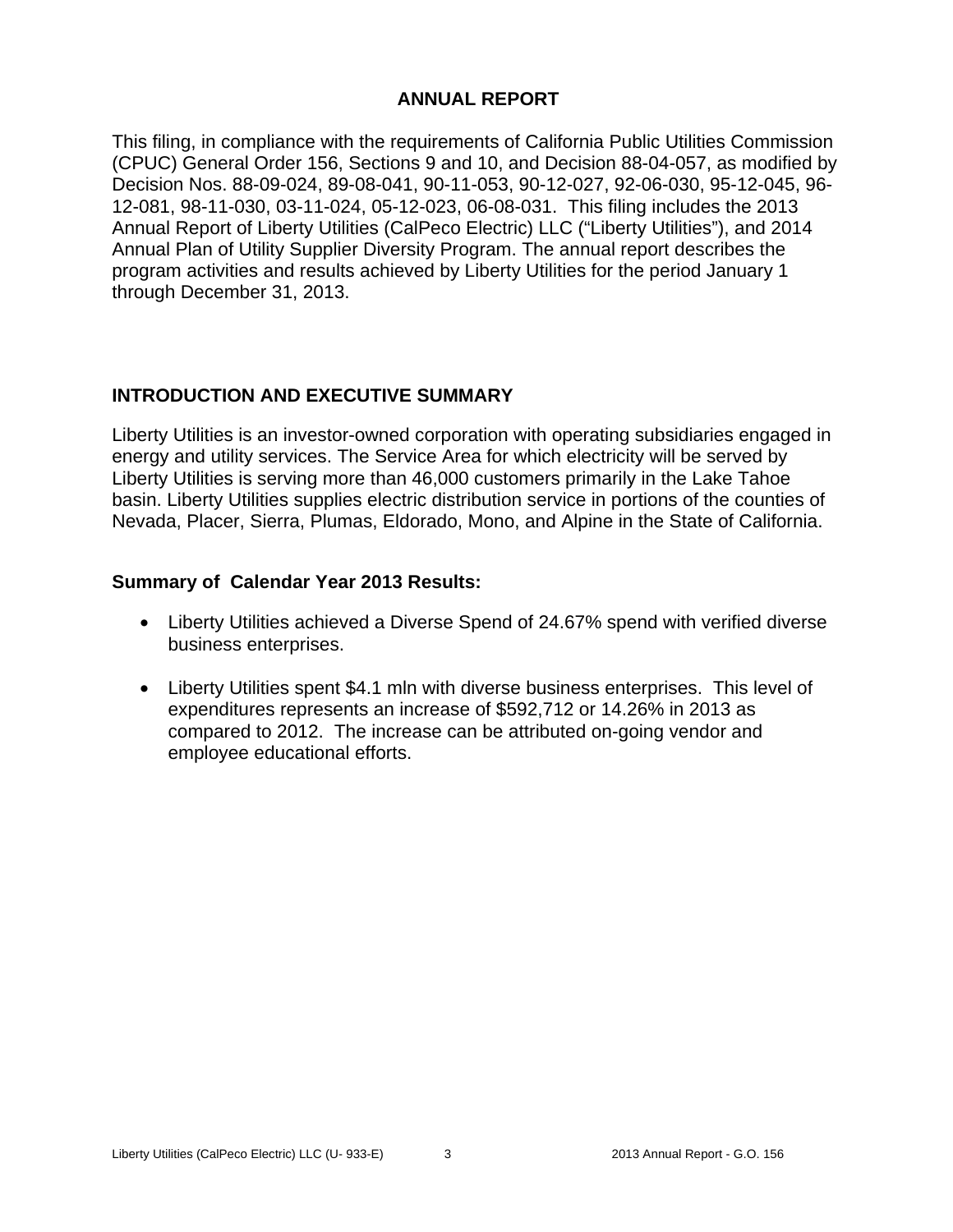**Sec. 9.1.1 – Description of Utility Supplier Diversity Program activities engaged in during the previous calendar year. This description shall include both internal and external activities.** 

### Internal Activities

Liberty Utilities Supplier Diversity Policy that was written and implemented effective January, 2011 is formally reviewed on an annual basis for regulatory consistency and updated accordingly. Liberty Utilities' Purchasing Department is actively identifying which active and current suppliers fall within Liberty's Supplier Diversity Policy. For these purposes, Liberty Utilities Purchasing Department developed and distributed a diversity questionnaire to all existing and new suppliers. The mailing campaign in 2013 focused on re-educating our existing suppliers that didn't return a questionnaire in the prior year. All new suppliers are presented with the questionnaire as part of the qualification packet. These efforts confirm the Supplier Diversity status of many of Liberty Utilities suppliers and also identify uncertified suppliers as we reach out with information to become certified. The group of existing uncertified suppliers continues to be the primary focus of Liberty Utilities 2014 Supplier Mentoring Program. The Purchasing Department routinely checks The Supplier Clearinghouse in order to bid within a more diverse group. Additionally, the Purchasing Department updated their business cards to include a brief outline of our diversity policy. These business cards were also distributed among the Liberty Utilities management team for use in their community presentations.

Quarterly management team presentations were presented throughout 2013. The presentations emphasized a review of General Order 156, an explanation of our 2013 goals, as well as round table discussion of attracting additional certified diverse suppliers to the program.

### **External Activities**

The Liberty Utilities management team continues to use their affiliations with local community business groups (Rotary, Elks Club, etc.) as an opportunity to educate local businesses about General Order 156 as well as Liberty Utilities' Supplier application process.

Liberty Utilities identified and actively pursued several local and regional minority business organizations for opportunities in presentation or trade show engagements. We organized a joint corporation outreach event the "C-3." This event was an outreach to minority vendors for Northern Nevada/California which was held at Harrah's in Reno. We also participated in the En Banc public hearing in San Francisco where we reached out to Native American and Disabled Veteran vendors. Business relationships at these events were initiated and communications regarding future engagements is on-going.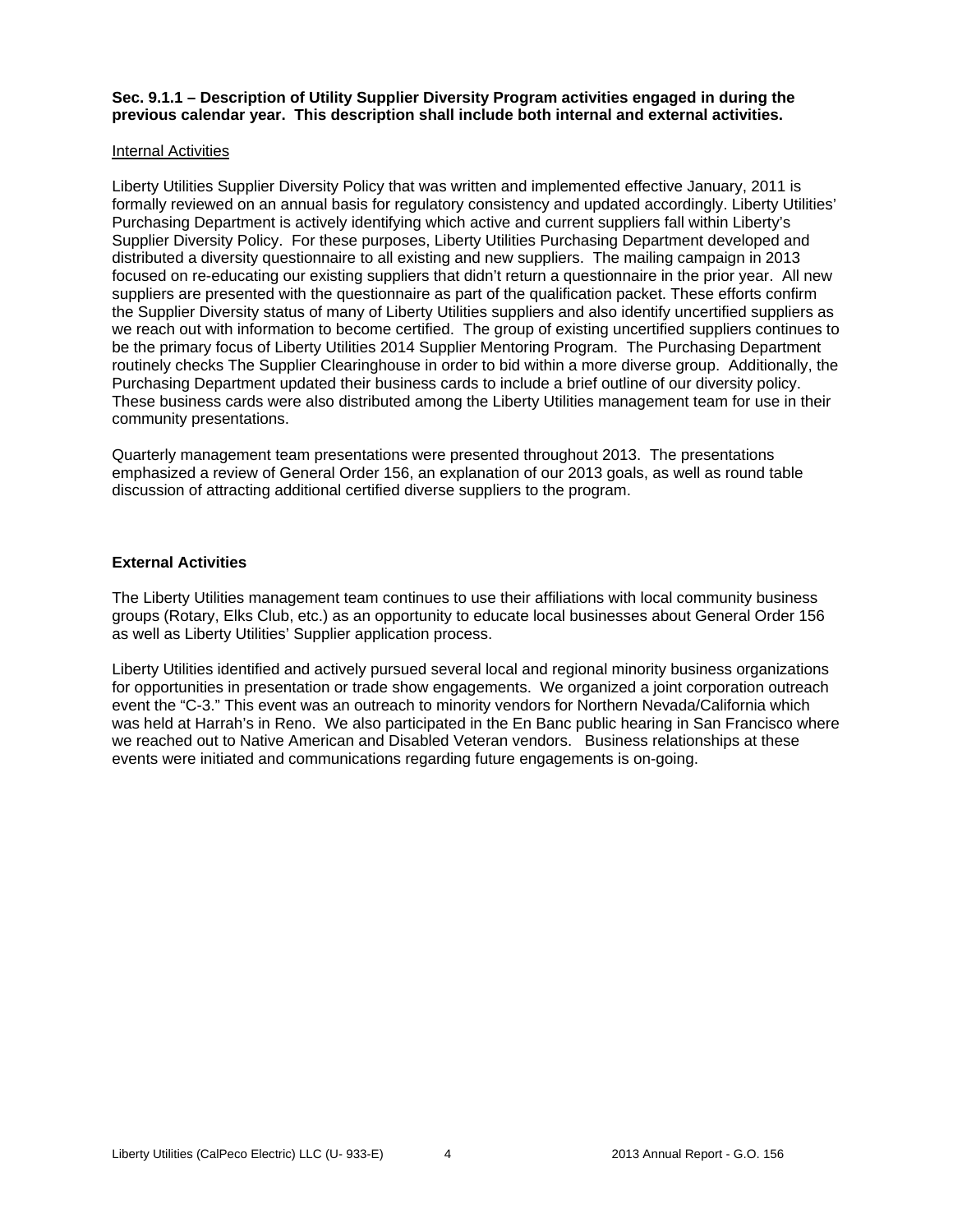# **Sec. 9.1.2 – Utility Supplier Diversity Program Annual Results – Statistical Reports**

|       |                                                 | 2013                 |           |                                            |        |  |
|-------|-------------------------------------------------|----------------------|-----------|--------------------------------------------|--------|--|
|       |                                                 | <b>Direct</b>        | Sub       | Total \$                                   | %      |  |
|       | <b>Minority Asian-Pacific</b>                   |                      |           | \$                                         | 0.00%  |  |
| lMen  | <b>Black</b>                                    | \$<br>19,500         | \$306,813 | 326,313<br>\$                              | 1.94%  |  |
|       | Hispanic                                        | \$2,499,997          |           | \$2,499,997                                | 14.84% |  |
|       | Native-American                                 |                      |           | \$                                         | 0.00%  |  |
|       | Other                                           |                      |           | \$                                         | 0.00%  |  |
|       | <b>Total Minority Men</b>                       | \$2,519,497          | \$306,813 | \$2,826,309                                | 16.78% |  |
|       | Minority Asian-Pacific                          | \$                   |           | \$                                         | 0.00%  |  |
| Women | <b>Black</b>                                    |                      |           | $\overline{\mathcal{S}}$<br>$\blacksquare$ | 0.00%  |  |
|       | Hispanic                                        |                      |           | \$<br>$\blacksquare$                       | 0.00%  |  |
|       | Native-American                                 |                      |           | $\overline{\mathcal{S}}$                   | 0.00%  |  |
|       | Other                                           |                      |           | $\overline{\mathcal{S}}$                   | 0.00%  |  |
|       | <b>Total Minority Women</b>                     | \$<br>$\blacksquare$ | \$        | $\overline{\mathcal{S}}$<br>$\blacksquare$ | 0.00%  |  |
|       |                                                 |                      |           |                                            |        |  |
|       | <b>Total Minority Business Enterprise (MBE)</b> | \$2,519,497          | \$306,813 | \$2,826,309                                | 16.78% |  |
|       |                                                 |                      |           |                                            |        |  |
|       | <b>Women Business Enterprise (WBE)</b>          | \$1,329,018          | S         | \$1,329,018                                | 7.89%  |  |
|       |                                                 |                      |           |                                            |        |  |
|       | <b>Subtotal Women, Minority Business</b>        |                      |           |                                            |        |  |
|       | <b>Enterprise (MWBE)</b>                        | \$3,848,515          | \$306,813 | \$4,155,327                                | 24.67% |  |
|       |                                                 |                      |           |                                            |        |  |
|       | <b>Service Disabled Veteran Business</b>        |                      |           |                                            |        |  |
|       | Enterprise (DVBE)                               | \$                   | \$        | \$                                         | 0.00%  |  |
|       |                                                 |                      |           |                                            |        |  |
|       | <b>TOTAL WMDVBE</b>                             | \$3,848,515          | \$306,813 | \$4,155,327                                | 24.67% |  |

# **UTILITY SUPPLIER DIVERSITY PROGRAM ANNUAL RESULTS BY ETHNICITY**

\*Totals may not sum due to rounding.

| Gross Procurement      | S | 16.845.383 |
|------------------------|---|------------|
| Exclusions             |   |            |
| <b>Net Procurement</b> | S | 16,845,383 |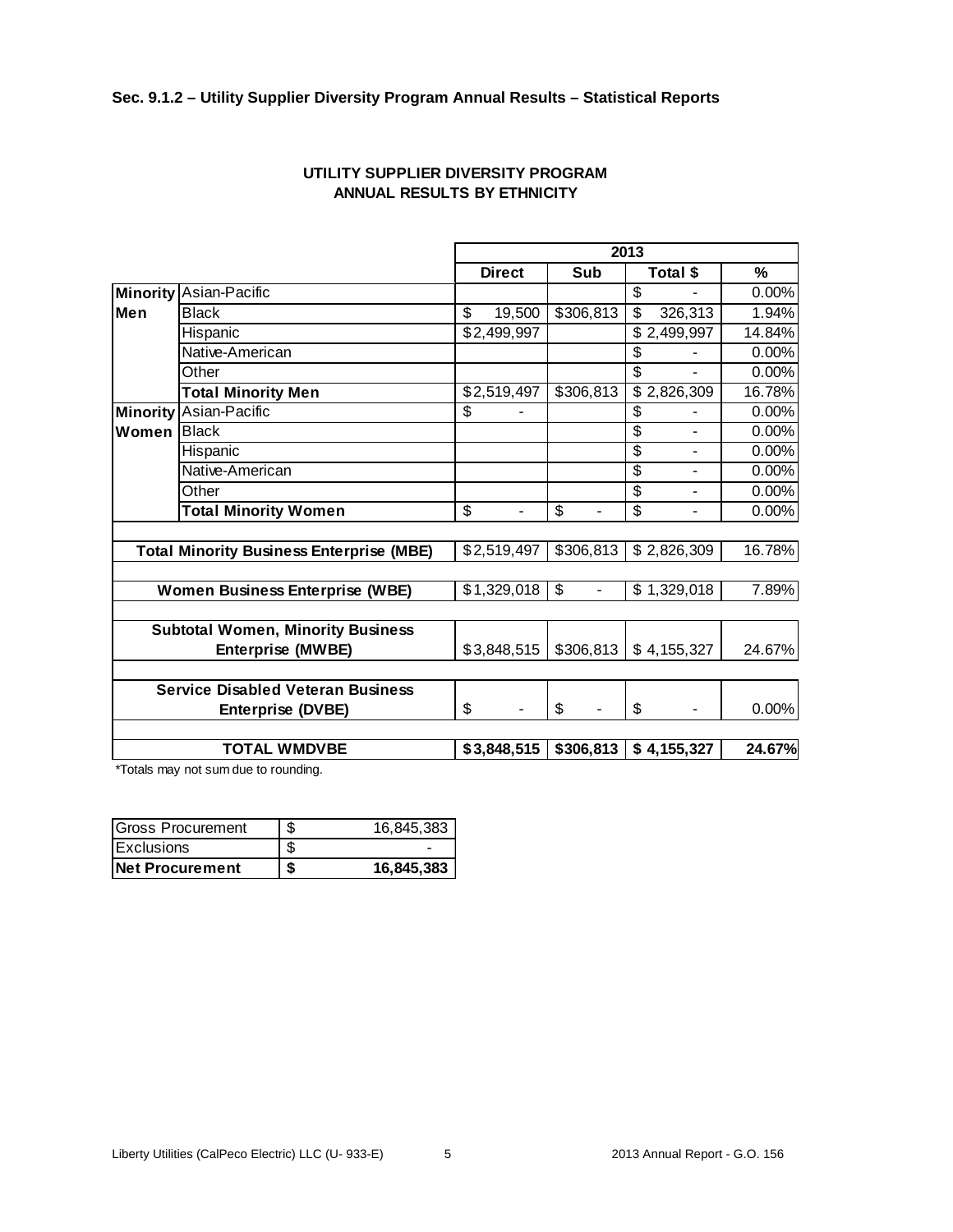### **UTILITY SUPPLIER DIVERSITY PROGRAM ANNUAL RESULTS BY DIRECT PRODUCT AND SERVICE CATEGORIES**

|                 |                                      |               |                                             |         |               | 2013                                       |          |                         |               |
|-----------------|--------------------------------------|---------------|---------------------------------------------|---------|---------------|--------------------------------------------|----------|-------------------------|---------------|
|                 |                                      |               | Total<br><b>Services</b><br><b>Products</b> |         |               |                                            |          |                         |               |
|                 |                                      |               |                                             | \$      | $\frac{0}{0}$ | \$                                         | $\%$     | \$                      | $\frac{9}{6}$ |
| <b>Minority</b> | Asian-Pacific                        | <b>Direct</b> | \$                                          | ÷,      | $0.00\%$      | \$<br>$\blacksquare$                       | $0.00\%$ | \$<br>ä,                | 0.00%         |
| Men             | <b>Black</b>                         | <b>Direct</b> | \$                                          |         | $0.00\%$      | \$<br>19.500                               | 0.18%    | \$<br>19,500            | 0.12%         |
|                 | Hispanic                             | Direct        | \$                                          |         | 0.00%         | $\overline{$}2,499,997$                    | 23.56%   | $\overline{$2,499,997}$ | 14.84%        |
|                 | Native-American                      | <b>Direct</b> | \$                                          | ٠       | 0.00%         | \$                                         | 0.00%    | \$                      | 0.00%         |
|                 | Other                                | <b>Direct</b> | \$                                          |         | $0.00\%$      | \$<br>÷.                                   | 0.00%    | S                       | 0.00%         |
|                 | <b>Total Minority Men</b>            | <b>Direct</b> | $\overline{\$}$                             |         | 0.00%         | \$2,519,497                                | 23.74%   | \$2,519,497             | 14.96%        |
| <b>Minority</b> | Asian-Pacific                        | <b>Direct</b> | \$                                          | ٠       | 0.00%         | \$<br>ä,                                   | 0.00%    | \$                      | 0.00%         |
| Women           | <b>Black</b>                         | <b>Direct</b> | \$                                          |         | 0.00%         | \$                                         | 0.00%    | \$                      | 0.00%         |
|                 | Hispanic                             | Direct        | \$                                          |         | $0.00\%$      | \$                                         | 0.00%    | \$                      | 0.00%         |
|                 | Native-American                      | <b>Direct</b> | \$                                          | ÷       | $0.00\%$      | $\overline{\mathcal{S}}$<br>$\blacksquare$ | $0.00\%$ | \$<br>L,                | 0.00%         |
|                 | Other                                | <b>Direct</b> | \$                                          |         | 0.00%         | \$<br>÷                                    | 0.00%    | \$                      | 0.00%         |
|                 | <b>Total Minority Women</b>          | Direct        | \$                                          |         | $0.00\%$      | \$<br>ä,                                   | 0.00%    | \$<br>ä,                | 0.00%         |
|                 |                                      |               |                                             |         |               |                                            |          |                         |               |
|                 | <b>Total Minority Business</b>       |               |                                             |         |               |                                            |          |                         |               |
|                 | <b>Enterprise (MBE)</b>              | <b>Direct</b> | \$                                          |         |               | $0.00\%$ \$2,519,497                       |          | 23.74% \$2,519,497      | 14.96%        |
|                 | <b>Women Business Enterprise</b>     |               |                                             |         |               |                                            |          |                         |               |
|                 | (WBE)                                | <b>Direct</b> | \$                                          | 153,744 | $2.47\%$      | \$1,175,274                                | 11.07%   | \$1,329,018             | 7.89%         |
|                 |                                      |               |                                             |         |               |                                            |          |                         |               |
|                 | <b>Total Women, Minority</b>         |               |                                             |         |               |                                            |          |                         |               |
|                 | <b>Business Enterprise</b>           | <b>Direct</b> |                                             |         |               |                                            |          |                         |               |
|                 | (MWBE)                               |               | \$                                          |         | $0.00\%$ \$   |                                            | $0.00\%$ | \$3,848,515             | 22.85%        |
|                 |                                      |               |                                             |         |               |                                            |          |                         |               |
|                 | <b>Service Disabled Veteran</b>      |               |                                             |         |               |                                            |          |                         |               |
|                 | <b>Business Enterprise (DVBE)</b>    | <b>Direct</b> | \$                                          |         | $0.00\%$      | \$                                         | $0.00\%$ | \$                      | 0.00%         |
|                 | <b>TOTAL WMDVBE</b>                  | Direct        | \$                                          | ٠       | $0.00\%$ \$   | $\blacksquare$                             | 0.00%    | \$3,848,515             | 22.85%        |
|                 | *Totals may not sum due to rounding. |               |                                             |         |               |                                            |          |                         |               |
|                 |                                      |               |                                             |         |               |                                            |          |                         |               |

| lNet Procurement          | \$16,845,383 |
|---------------------------|--------------|
| <b>Exclusions</b>         |              |
| <b>IGross Procurement</b> | \$16,845,383 |

| <b>Net Procurement</b>           | \$16,845,383 |
|----------------------------------|--------------|
| <b>Total Service Procurement</b> | \$10,612,591 |
| Total Product Procurement        | \$6,232,792  |

Percentage for "Products" expenditures are compared to "Total Product Procurement" expenditures.

Percentage for "Services" expenditures are WMDVBE compared to "Total Service Procurement" expenditures.

Percentage for "Total" expenditures are WMDVBE compared to "Net Procurement" expenditures.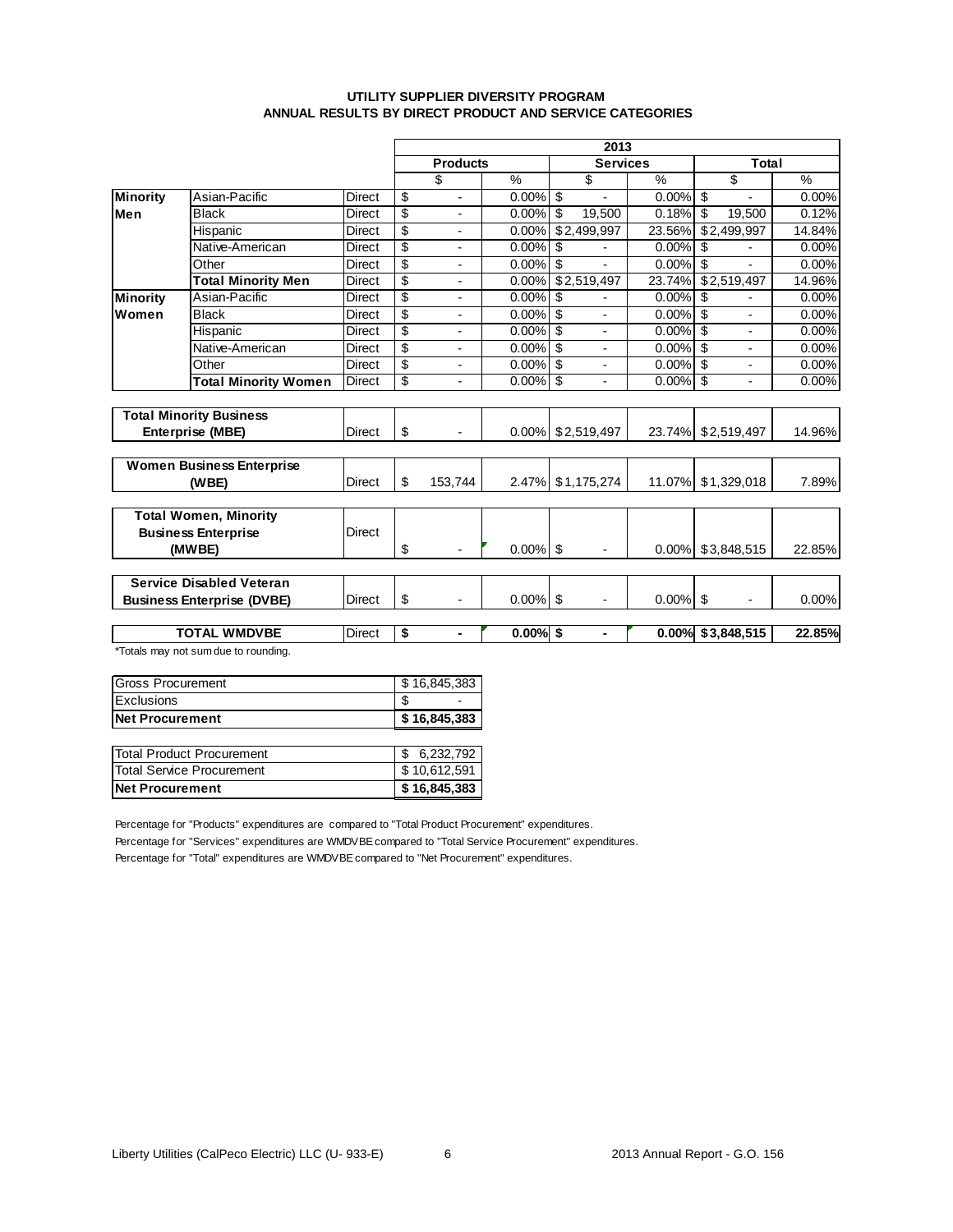### **UTILITY SUPPLIER DIVERSITY PROGRAM PROCUREMENT BY SUB PRODUCT AND SERVICE CATEGORIES**

|                          |                                      |                           | 2013                     |                          |             |                           |                              |               |                          |                          |       |
|--------------------------|--------------------------------------|---------------------------|--------------------------|--------------------------|-------------|---------------------------|------------------------------|---------------|--------------------------|--------------------------|-------|
|                          |                                      |                           |                          | <b>Products</b>          |             |                           | <b>Services</b>              |               |                          | <b>Total</b>             |       |
|                          |                                      |                           |                          | \$                       | %           |                           | \$                           | $\frac{0}{6}$ |                          | $\overline{\$}$          | %     |
| Minority                 | Asian-Pacific                        | Sub                       | $\overline{\mathcal{S}}$ | ÷,                       | 0.00%       | s)                        | $\qquad \qquad \blacksquare$ | 0.00%         | \$                       |                          | 0.00% |
| Men                      | <b>Black</b>                         | Sub                       | \$                       | $\overline{\phantom{a}}$ | 0.00%       | $\overline{\mathfrak{s}}$ |                              | $0.00\%$ \$   |                          |                          | 0.00% |
|                          | Hispanic                             | Sub                       | $\overline{\mathcal{E}}$ | $\overline{\phantom{a}}$ | 0.00%       | $\overline{\$}$           | 306,813                      | $0.00\%$ \$   |                          | $\overline{\phantom{a}}$ | 0.00% |
|                          | Native-American                      | Sub                       | \$                       | $\overline{\phantom{a}}$ | $0.00\%$ \$ |                           |                              | $0.00\%$ \$   |                          | $\overline{\phantom{a}}$ | 0.00% |
|                          | Other                                | Sub                       | $\overline{\$}$          | $\blacksquare$           | $0.00\%$ \$ |                           | $\overline{a}$               | $0.00\%$ \$   |                          | ÷,                       | 0.00% |
|                          | <b>Total Minority Men</b>            | Sub                       | \$                       | $\overline{\phantom{a}}$ | $0.00\%$    | $\overline{\mathcal{S}}$  | 306,813                      | 0.00%         | $\overline{\mathcal{S}}$ | 306,813                  | 1.82% |
| <b>Minority</b>          | Asian-Pacific                        | Sub                       | \$                       | $\blacksquare$           | 0.00%       | $\overline{\mathcal{S}}$  | $\overline{a}$               | 0.00%         | $\overline{\mathcal{S}}$ |                          | 0.00% |
| Women                    | <b>Black</b>                         | $\overline{\mathsf{Sub}}$ | $\overline{\$}$          | $\overline{\phantom{a}}$ | 0.00%       | s)                        | $\blacksquare$               | $0.00\%$ \$   |                          | $\blacksquare$           | 0.00% |
|                          | Hispanic                             | Sub                       | \$                       | $\blacksquare$           | 0.00%       | \$                        | ÷,                           | 0.00%         | -\$                      | $\overline{a}$           | 0.00% |
|                          | Native-American                      | Sub                       | $\overline{\$}$          | $\blacksquare$           | 0.00%       | s)                        | $\frac{1}{2}$                | 0.00%         | $\overline{\mathcal{S}}$ | $\overline{a}$           | 0.00% |
|                          | Other                                | Sub                       | $\overline{\$}$          | $\overline{\phantom{a}}$ | 0.00%       | $\overline{\mathcal{S}}$  | $\overline{\phantom{a}}$     | 0.00%         | $\overline{\mathcal{S}}$ | $\overline{\phantom{a}}$ | 0.00% |
|                          | <b>Total Minority Women</b>          | Sub                       | $\overline{\$}$          | $\overline{\phantom{a}}$ | $0.00\%$    | \$                        | ÷,                           | 0.00%         | $\overline{\mathcal{S}}$ | $\overline{\phantom{a}}$ | 0.00% |
|                          |                                      |                           |                          |                          |             |                           |                              |               |                          |                          |       |
|                          | <b>Total Minority Business</b>       |                           |                          |                          |             |                           |                              |               |                          |                          |       |
|                          | Enterprise (MBE)                     | Sub                       | \$                       | $\blacksquare$           | $0.00\%$    | \$                        | 306,813                      | 0.00%         | \$                       | 306,813                  | 1.82% |
|                          |                                      |                           |                          |                          |             |                           |                              |               |                          |                          |       |
|                          | <b>Women Business Enterprise</b>     |                           |                          |                          |             |                           |                              |               |                          |                          |       |
|                          | (WBE)                                | Sub                       | \$                       |                          | 0.00%       | \$                        |                              | $0.00\%$ \$   |                          |                          | 0.00% |
|                          |                                      |                           |                          |                          |             |                           |                              |               |                          |                          |       |
|                          | <b>Total Women, Minority</b>         |                           |                          |                          |             |                           |                              |               |                          |                          |       |
|                          | <b>Business Enterprise</b>           |                           |                          |                          |             |                           |                              |               |                          |                          |       |
|                          | (MWBE)                               | Sub                       | \$                       |                          | $0.00\%$    | \$                        | 306,813                      |               |                          | $0.00\%$ \$ 306,813      | 1.82% |
|                          |                                      |                           |                          |                          |             |                           |                              |               |                          |                          |       |
|                          | <b>Service Disabled Veteran</b>      |                           |                          |                          |             |                           |                              |               |                          |                          |       |
|                          | <b>Business Enterprise (DVBE)</b>    | Sub                       | \$                       | $\overline{\phantom{a}}$ | $0.00\%$ \$ |                           | $\overline{\phantom{a}}$     | $0.00\%$ \$   |                          | ä,                       | 0.00% |
|                          |                                      |                           |                          |                          |             |                           |                              |               |                          |                          |       |
|                          | <b>TOTAL WMDVBE</b>                  | Sub                       | $\overline{\mathbf{s}}$  | $\blacksquare$           | $0.00\%$ \$ |                           | 306,813                      | $0.00%$ \$    |                          | 306,813                  | 1.82% |
|                          | *Totals may not sum due to rounding. |                           |                          |                          |             |                           |                              |               |                          |                          |       |
| <b>Gross Procurement</b> |                                      |                           | \$                       | 16,845,383               |             |                           |                              |               |                          |                          |       |
| Exclusions               |                                      |                           | \$                       |                          |             |                           |                              |               |                          |                          |       |
| <b>Net Procurement</b>   |                                      |                           | \$                       | 16,845,383               |             |                           |                              |               |                          |                          |       |
|                          |                                      |                           |                          |                          |             |                           |                              |               |                          |                          |       |
|                          |                                      |                           |                          |                          |             |                           |                              |               |                          |                          |       |

| <b>ITotal Product Procurement</b><br><b>ITotal Service Procurement</b> | 6.232.792<br>10.612.591 |
|------------------------------------------------------------------------|-------------------------|
| <b>Net Procurement</b>                                                 | 16,845,383              |
|                                                                        |                         |

Percentage for "Products" expenditures are WMDVBE compared to "Total Product Procurement" expenditures. Percentage for "Services" expenditures are WMDVBE compared to "Total Service Procurement" expenditures. Percentage for "Total" expenditures are WMDVBE compared to "Net Procurement" expenditures.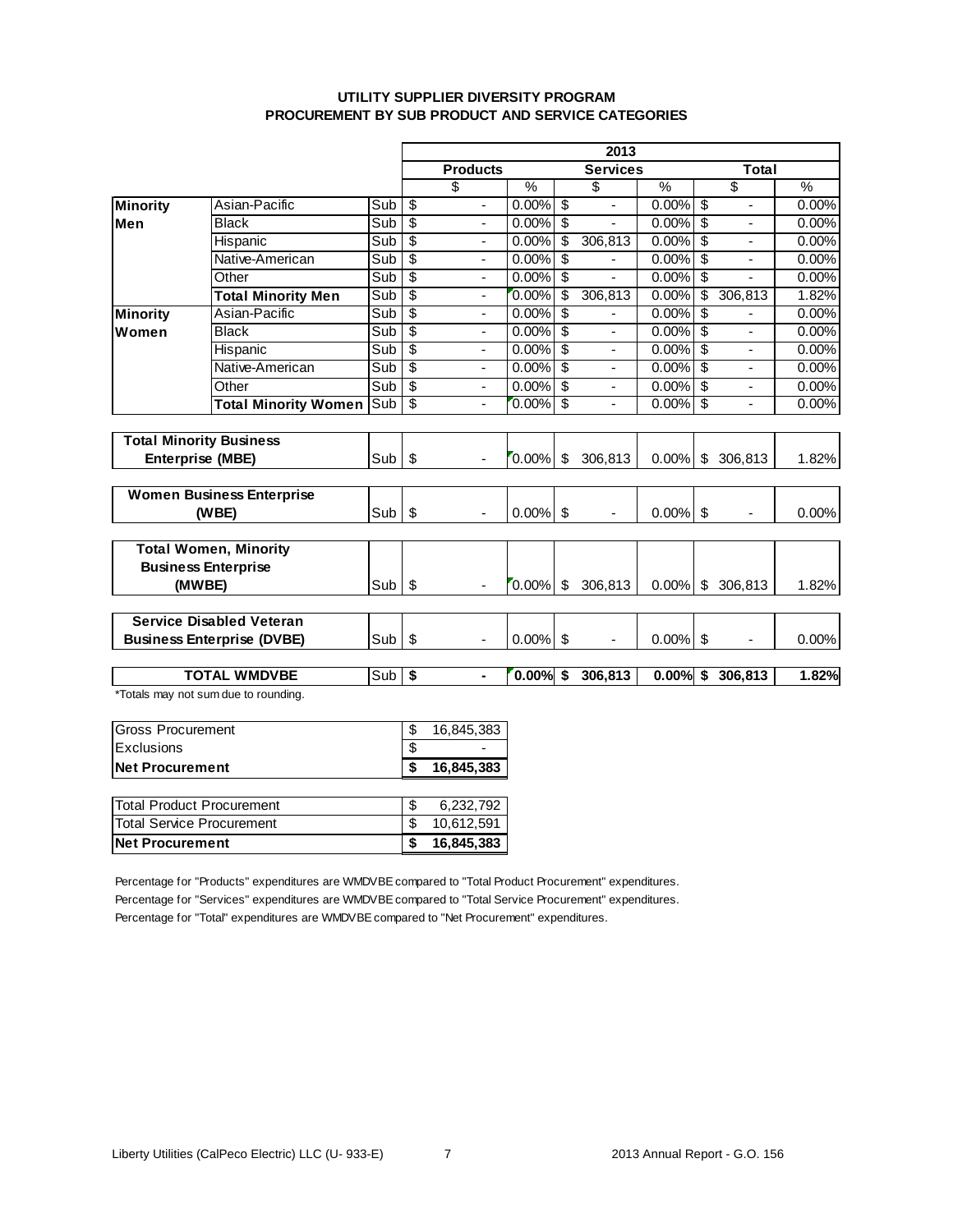#### **UTILITY SUPPLIER DIVERSITY PROGRAM ANNUAL RESULTS BY SUPPLIERS' GROSS REVENUE SIZE**

|                    | Data on Number of Suppliers |                                       |            |                    |  |                                  |            |            |                    |  |  |  |  |  |
|--------------------|-----------------------------|---------------------------------------|------------|--------------------|--|----------------------------------|------------|------------|--------------------|--|--|--|--|--|
|                    |                             | Revenue Reported to Clearinghouse (2) |            |                    |  | 2013 Summary - Liberty Utilities |            |            |                    |  |  |  |  |  |
| # WMDVBEs          | DVBE <sup>(1)</sup>         | <b>MBE</b>                            | <b>WBE</b> | <b>Grand Total</b> |  | <b>DVBE</b>                      | <b>MBE</b> | <b>WBE</b> | <b>Grand Total</b> |  |  |  |  |  |
| Under \$1 million  |                             |                                       |            |                    |  |                                  |            |            |                    |  |  |  |  |  |
| Under \$5 million  |                             |                                       |            |                    |  |                                  |            |            |                    |  |  |  |  |  |
| Under \$10 million |                             |                                       |            |                    |  |                                  |            |            |                    |  |  |  |  |  |
| Above \$10 million |                             |                                       |            |                    |  |                                  |            |            |                    |  |  |  |  |  |
| Total              |                             |                                       |            |                    |  |                                  |            |            |                    |  |  |  |  |  |

|                    | <b>Revenue and Payment Data</b> |                     |  |                                       |   |            |  |                    |                        |             |  |                   |  |             |  |                    |
|--------------------|---------------------------------|---------------------|--|---------------------------------------|---|------------|--|--------------------|------------------------|-------------|--|-------------------|--|-------------|--|--------------------|
|                    |                                 |                     |  | Revenue Reported to Clearinghouse (2) |   |            |  |                    | 2013 Summary - CalPeco |             |  |                   |  |             |  |                    |
| <b>WMDVBE \$\$</b> |                                 | DVBE <sup>(1)</sup> |  | <b>MBE</b>                            |   | <b>WBE</b> |  | <b>Grand Total</b> |                        | <b>DVBE</b> |  | <b>MBE</b>        |  | <b>WBE</b>  |  | <b>Grand Total</b> |
| Under \$1 million  | \$.                             |                     |  | 552.625                               |   | 273.910    |  | 826,535            | -95                    |             |  | 25,000            |  | \$1.150.274 |  | \$1.175.274        |
| Under \$5 million  | S                               |                     |  |                                       |   | 3.276.354  |  | 3.276.354          | S                      |             |  |                   |  | 45.663      |  | 45.663             |
| Under \$10 million | \$.                             |                     |  |                                       |   | 6.935.108  |  | 6.935.108          | - \$                   |             |  |                   |  | 39.242      |  | 39.242             |
| Above \$10 million | \$                              |                     |  | 170.077.000                           |   | 12.000.000 |  | 182.077.000        | - \$                   |             |  | $$2.801.309$ \ \$ |  | 93.839      |  | \$2.895.148        |
| <b>Total</b>       | \$                              |                     |  | 170.629.625                           | S | 22.485.372 |  | 193.114.997        |                        |             |  | \$2,826,309       |  | \$1,329,018 |  | \$4.155.327        |

(1) Disabled Veteran Business Enterprise Gross Revenue not available through California Clearinghouse.

(2) Revenue Reported to Clearinghouse is as of the supplier's last re-certification and may not be representative of 2013 activity.

**Judy – change CalPeco to Liberty Utilities**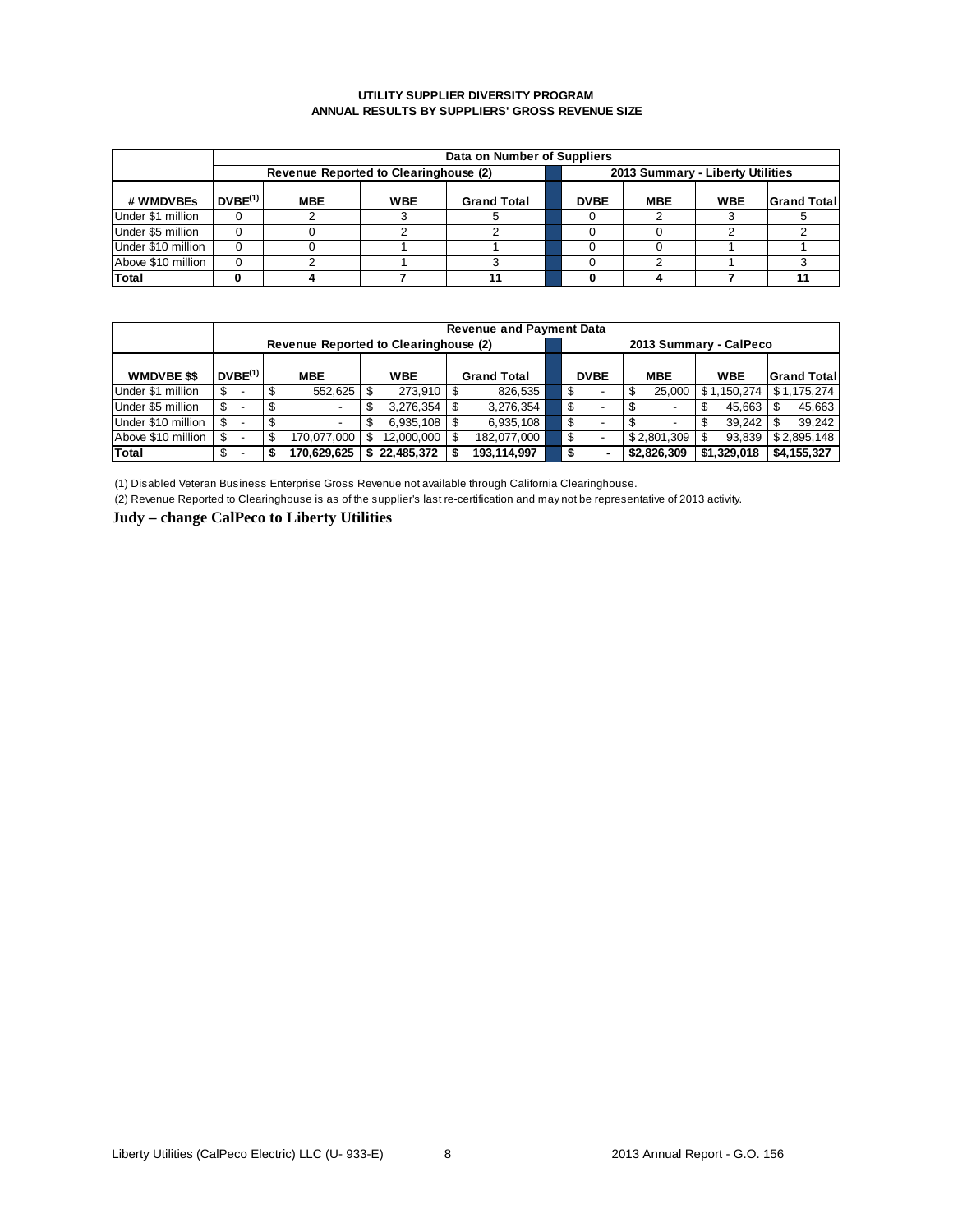| Percentages are MMDVBE expenditures compared to 1 | nly Relavent SIC Categories are listed |
|---------------------------------------------------|----------------------------------------|

| berty Utilities (CalPeco Electric) LLC (U- 933-E) |  |
|---------------------------------------------------|--|

| kclusions<br><b>TATOT</b><br>$\boldsymbol{\omega}$<br>శ<br>↮ | ross Product Procurement | otals may not sum due to rounding | Management Services |        |                                        |          | $^{87}$<br>Engineering &<br>$\leftrightarrow$<br>↮ | Services<br>శ | 73. Business<br>$\bullet$<br>$\epsilon$ | <b>Brokers &amp; Dealers</b><br>శ | 62. Sec & Commdity<br>$\pmb{\varphi}$<br>$\epsilon$ | Nondurable Goods<br>వ్ | 51. Wholesale Trade<br>$\bullet$<br>$\epsilon$ | Durable Goods<br>శ | ă0.<br>Wholesale Trade<br>$\bullet$<br>↮ | Services<br>వి | 47. Transportation<br>$\pmb{\leftrightarrow}$<br>↮ | Electric Equipment<br>శ | 36. Electronic & Other<br>$\pmb{\leadsto}$<br>↮ | Machinery & Equipmen<br>శ | 35. Industrial<br>$\bullet$<br>⊷ | Glass Products<br>వ్ | 32. Stone, Clay &<br>$\pmb{\leadsto}$<br>G, | Plastic Products<br>శ | 30. Rubber & Misc<br>$\pmb{\leftrightarrow}$<br>↮ | Allied Products<br>೫ | 28.<br>Chemicals &<br>$\leftrightarrow$<br>$\epsilon$ | Contractors<br>వ్ | 17. Special Trade<br>\$<br>⊷ | Services<br>శ | 07.<br>Agricultural<br>↮     | <b>CATEGORY</b><br>Men | SIC             |                 |          |                 |          |
|--------------------------------------------------------------|--------------------------|-----------------------------------|---------------------|--------|----------------------------------------|----------|----------------------------------------------------|---------------|-----------------------------------------|-----------------------------------|-----------------------------------------------------|------------------------|------------------------------------------------|--------------------|------------------------------------------|----------------|----------------------------------------------------|-------------------------|-------------------------------------------------|---------------------------|----------------------------------|----------------------|---------------------------------------------|-----------------------|---------------------------------------------------|----------------------|-------------------------------------------------------|-------------------|------------------------------|---------------|------------------------------|------------------------|-----------------|-----------------|----------|-----------------|----------|
|                                                              |                          |                                   |                     | 0.00%  |                                        | 0.00%    |                                                    | 0.00%         |                                         | 0.00%                             |                                                     | 0.00%                  |                                                | 0.00%              |                                          | 0.00%          |                                                    | 0.00%                   |                                                 | 0.00%                     |                                  | 0.00%                |                                             | 0.00%                 |                                                   | 0.00%                |                                                       | %                 |                              | 0.00%         |                              |                        | Asian-Pacific   |                 |          |                 |          |
|                                                              |                          |                                   |                     | 0.00%  |                                        | $0.00\%$ | 0003                                               | 0.00%         |                                         | $0.00\%$                          |                                                     | 0.00%                  |                                                | 0.00%              |                                          | 0.00%          | ↮                                                  | 0.00%                   |                                                 | 0.00%                     | ∽                                | 0.00%                |                                             | 0.00%                 |                                                   | $0.00\%$             |                                                       | 0.00%             |                              | 0.00%         |                              | Women                  |                 |                 |          |                 |          |
| \$16,845,383                                                 |                          | \$16,845,383                      |                     | 1.94%  | 326,313                                | 0.00%    |                                                    | 1.94%         | 326,313                                 | 0.00%                             |                                                     | 0.00%                  |                                                | 0.00%              |                                          | 0.00%          |                                                    | 0.00%                   |                                                 | 0.00%                     |                                  | 0.00%                |                                             | 0.00%                 |                                                   | 0.00%                |                                                       | 0.00%             |                              | 0.00%         |                              | Men                    | <b>Black</b>    |                 |          |                 |          |
|                                                              |                          |                                   |                     | 0.00%  |                                        | 0.00%    |                                                    | 0.00%         |                                         | 0.00%                             |                                                     | 0.00%                  |                                                | 0.00%              |                                          | 0.00%          |                                                    | 0.00%                   |                                                 | 0.00%                     |                                  | 0.00%                |                                             | 0.00%                 |                                                   | 0.00%                |                                                       | 0.00%             |                              | 0.00%         |                              | Women                  |                 |                 |          |                 |          |
|                                                              |                          |                                   |                     | 14.84% | \$2,<br>L66'66 <sup>+</sup>            | 0.00%    |                                                    | 0.03%         | 5,500                                   | 0.00%                             |                                                     | $0.00\%$               | €                                              | 9600'0             | ↮                                        | 0.00%          | ↮                                                  | $0.00\%$                | ↮                                               | $0.00\%$                  | $\epsilon$                       | 9600'0               |                                             | 0.00%                 | G,                                                | 0.00%                |                                                       | 0.00%             | $\epsilon$                   | 14.81%        | \$2,494,497                  | Men                    |                 |                 |          |                 |          |
|                                                              |                          |                                   |                     | 0.00%  | ↮                                      | 0.00%    | ↮                                                  | 0.00%         | ↔                                       | 0.00%                             | €                                                   | 0.00%                  | ↮                                              | $0.00\%$           | ↮                                        | 0.00%          | ↮                                                  | 0.00%                   | ↮                                               | 0.00%                     | ↮                                | 0.00%                | ∽                                           | 0.00%                 | ↮                                                 | 0.00%                | ↮                                                     | 0.00%             | ↮                            | 0.00%         | ∽                            | Women                  | Hispanic        |                 |          |                 |          |
|                                                              |                          |                                   |                     | 0.00%  | ∽                                      | 0.00%    | ↚                                                  | 0.00%         | ↮                                       | 0.00%                             | ↚                                                   | 0.00%                  | €                                              | 0.00%              | ↮                                        | 0.00%          | ↮                                                  | 0.00%                   | ↮                                               | 0.00%                     | ↮                                | 0.00%                | ↚                                           | 0.00%                 | ↮                                                 | 0.00%                | €                                                     | 0.00%             | ∽                            | 0.00%         |                              | Men                    |                 |                 |          |                 |          |
|                                                              |                          |                                   |                     | 0.00%  | G.                                     | 0.00%    |                                                    | 0.00%         |                                         | 0.00%                             |                                                     | 0.00%                  |                                                | 0.00%              |                                          | 0.00%          | ↮                                                  | 0.00%                   | ↮                                               | 0.00%                     | ↮                                | 0.00%                |                                             | 0.00%                 |                                                   | 0.00%                |                                                       | 0.00%             | ↮                            | 0.00%         |                              | <b>Momen</b>           | Native-American |                 |          |                 |          |
|                                                              |                          |                                   |                     | 0.00%  |                                        | 0.00%    |                                                    | 0.00%         |                                         | 0.00%                             |                                                     | 0.00%                  |                                                | 0.00%              |                                          | 0.00%          |                                                    | 0.00%                   |                                                 | 0.00%                     |                                  | 0.00%                |                                             | 0.00%                 |                                                   | 0.00%                |                                                       | 0.00%             |                              | 0.00%         |                              | Men                    |                 |                 |          |                 |          |
|                                                              |                          |                                   |                     | 0.00%  | ↮                                      | 0.00%    | $\mathfrak{S}$                                     | 0.00%         |                                         | $0.00\%$                          |                                                     | 0.00%                  | €                                              | 0.00%              | 00.08                                    | 0.00%          | ∽                                                  | 0.00%                   | ∽                                               | $0.00\%$                  | ∽                                | 0.00%                |                                             | 0.00%                 |                                                   | 0.00%                |                                                       | 0.00%             |                              | 0.00%         |                              | Women                  | Other           |                 |          |                 |          |
|                                                              |                          |                                   |                     | 16.78% | $\boldsymbol{\mathcal{E}}$<br>,826,309 | 0.00%    |                                                    | 1.97%         | 331,813                                 | $0.00\%$                          |                                                     | 0.00%                  |                                                | 0.00%              |                                          | $0.00\%$       |                                                    | $0.00\%$                |                                                 | $0.00\%$                  | ∽                                | 0.00%                |                                             | 0.00%                 |                                                   | 0.00%                |                                                       | 0.00%             |                              | 14.81%        | $\mathfrak{z}_i$<br>,494,497 | Men                    | Minority        | <b>Total</b>    |          |                 |          |
|                                                              |                          |                                   |                     | 9600'0 |                                        | 0.00%    |                                                    | 0.00%         |                                         | 0.00%                             |                                                     | 0.00%                  |                                                | 0.00%              | $\epsilon$                               | 0.00%          |                                                    | 0.00%                   | ↮                                               | 0.00%                     |                                  | 0.00%                |                                             | 0.00%                 |                                                   | 0.00%                |                                                       | 0.00%             |                              | 0.00%         |                              | Women                  |                 |                 |          |                 |          |
|                                                              |                          |                                   |                     | 16.78% | \$2,826,309                            | 0.00%    |                                                    | 1.97%         | 331,813                                 | 0.00%                             |                                                     | 0.00%                  |                                                | 0.00%              |                                          | $0.00\%$       | ↮                                                  | 0.00%                   | ↮                                               | $0.00\%$                  | ↮                                | 0.00%                |                                             | 0.00%                 | ↮                                                 | 0.00%                | ↮                                                     | 0.00%             |                              | 14.81%        | \$2,494,497                  | (JIBE)                 | Enterprise      | <b>Business</b> | Minority |                 | r        |
|                                                              |                          |                                   |                     | %68    | \$1,329,018                            | 6.98%    | \$1,175,274                                        | 0.00%         | ↮                                       | 0.00%                             | €                                                   | 0.00%                  | $\epsilon$                                     | 0.91%              | ↮<br>153,744                             | $0.00\%$       | ↮                                                  | 0.00%                   | ↮                                               | $0.00\%$                  | $\epsilon$                       | 0.00%                | €                                           | 0.00%                 | G,                                                | 0.00%                | $\epsilon$                                            | 0.00%             | €                            | 0.00%         | G,                           | (JIBE)                 | Enterprise      | <b>Business</b> | Women    |                 |          |
|                                                              |                          |                                   |                     | 24.67% | \$4,155,327                            | 6.98%    | \$1,175,274                                        | $-979$        | ↮<br>331,813                            | 0.00%                             | ∽                                                   | 0.00%                  | ∽                                              | 0.91%              | ↮<br>153,744                             | 0.00%          | ↮                                                  | 0.00%                   | ↮                                               | 0.00%                     | ↮                                | 0.00%                | ↚                                           | 0.00%                 | $\epsilon$                                        | 0.00%                | ↮                                                     | 0.00%             |                              | 14.81%        | \$2,494,497                  | (JNMBE)                | Enterprise      | <b>Business</b> | Minority | Women           | Subtotal |
|                                                              |                          |                                   |                     | 0.00%  | ⊷                                      | 0.00%    |                                                    | 0.00%         | ↮                                       | 0.00%                             | $\epsilon$                                          | 0.00%                  | $\Theta$                                       | 0.00%              |                                          | 0.00%          | ↮                                                  | 0.00%                   | ↮                                               | 0.00%                     | $\leftrightarrow$                | 0.00%                | $\epsilon$                                  | 0.00%                 | $\leftrightarrow$                                 | 0.00%                | ↮                                                     | 0.00%             | ↮                            | 0.00%         | $\epsilon$                   | (DVBE)                 | Enterprise      | <b>Business</b> | Veterans | <b>Disabled</b> | Service  |
|                                                              |                          |                                   |                     | 24.67% | \$4,155,327                            | 6.98%    | \$1,175,274                                        | % L61         | ↮<br>331,813                            | 9600'0                            | $\leftrightarrow$                                   | 9600'0                 | $\leftrightarrow$                              | 0.91%              | ↮<br>153,744                             | $0.00\%$       | ↮                                                  | 96000                   | ↮                                               | %00°                      | ↮                                | 96000                | ↮                                           | 96000                 | ↮                                                 | 96000                | ↔                                                     | $0.00\%$          | ↮                            | 14.81%        | \$2,494,497                  | <b>WMDVBE</b>          | <b>Idia</b>     |                 |          |                 |          |

# **UTILITY SUPPLIER DIVERSITY PROGRAM PROCUREMENT BY SIC CATEGORIES - DETAIL**

د **Line #**

 $\sim$ 

 $\tilde{\phantom{a}}$ 

 $\ddot{}$ 

 $\circ$ 

 $\frac{1}{\sigma}$ 

 $\equiv$ 

12

 $\frac{1}{3}$ 

 $\frac{1}{4}$ 

15

 $\frac{1}{6}$ 

17

 $\frac{1}{8}$ 

ا ہے<br>ا

20

21

22

23

24

23

24

25

26

27

28

29

30

31

32

33

 **Net Product Procurement**

 **Exclusions**

**Gross Product Procurement**

\*Totals may not sum due to rounding.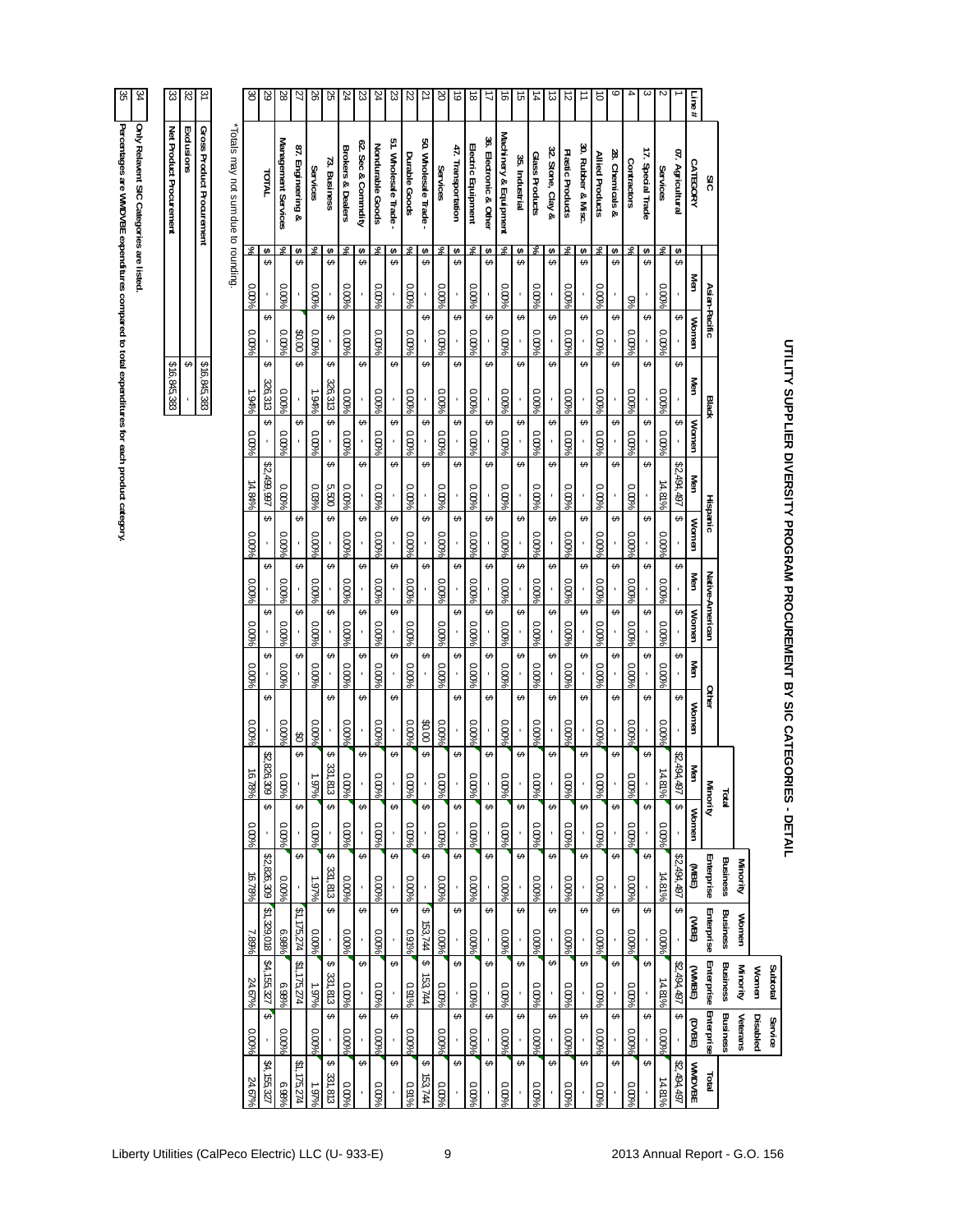## **Sec. 9.1.3 – An itemization of WMDVBE Program Expenses.**

| <b>Expense Categories</b> | 2013 Actual \$ |
|---------------------------|----------------|
|                           |                |
| Wages                     | \$<br>4,934    |
| <b>Benefits</b>           | \$<br>3,355    |
| Program Expenses          | \$<br>1,794    |
| Advertising               | \$             |
| Training                  | \$             |
| Consultants               | \$<br>839      |
| Other (Clearinghouse)     | \$<br>1,244    |
| Total                     | 12.167         |

### **UTILITY SUPPLIER DIVERSITY PROGRAM EXPENSES**

Wages: Salary and payroll-related costs of employees working on Utility Supplier Diversity Program Matters.

Benefits: Benefit costs related to employement such as insurance, retirement and vacation for employees working on Utility Supplier Diversity Program matters.

Program Expenses: Costs directly related to training internal and external.

Advertising: Costs related to advertise this program submitted to journals, newspaper, and magazines.

Training: Costs related to training internal and external.

Consultants: Costs of hiring consultants to assist with the Utility Supplier Diversity Program.

Other: Costs that do not fin in another category as in Clearinghouse payments.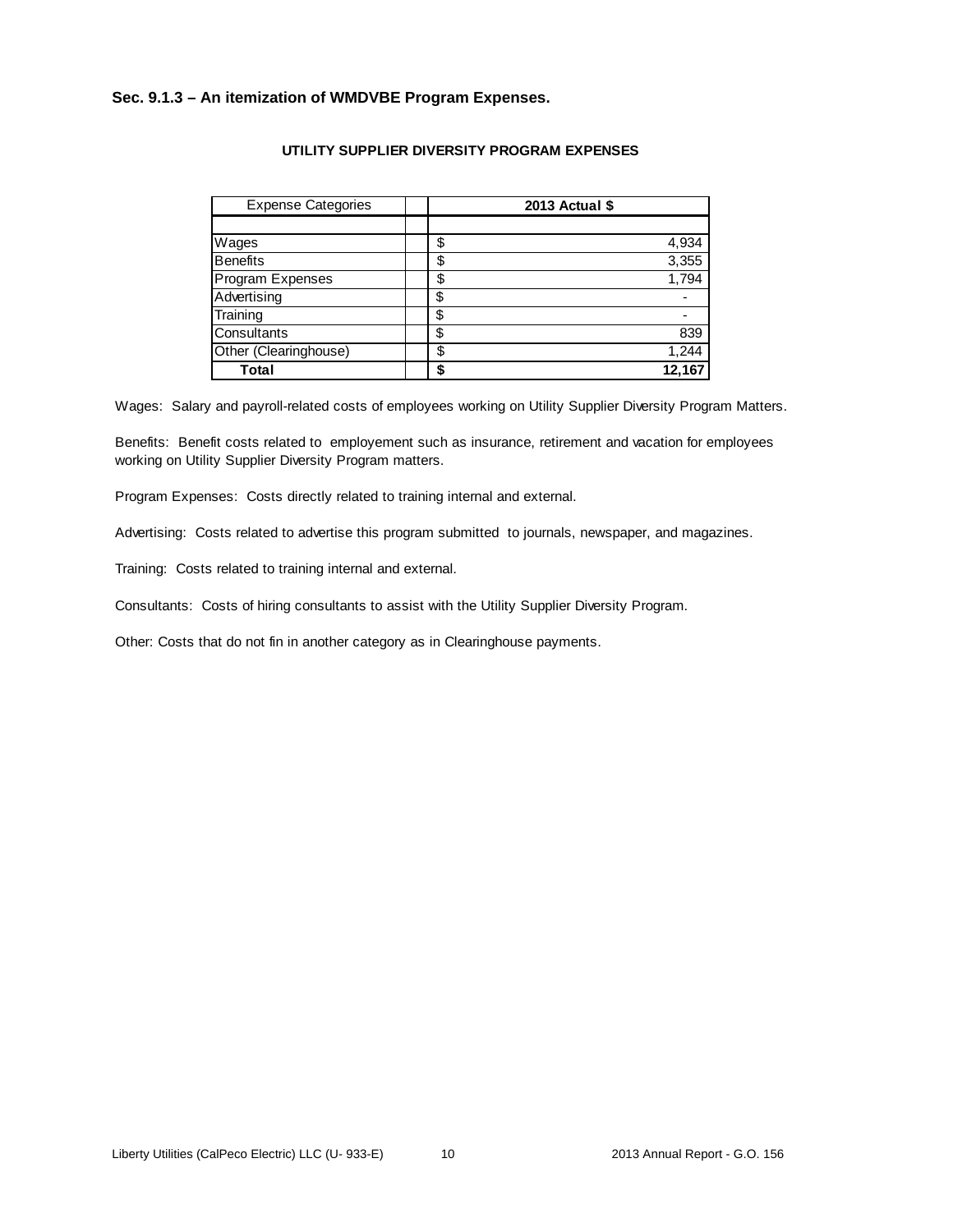**Sec. 9.1.4 – Description of progress in meeting or exceeding set goals and an explanation of any circumstances that may have caused the utility to fall short of its goals.** 

| Category                           | 2013 Results | 2013 Target |
|------------------------------------|--------------|-------------|
|                                    |              |             |
| Minority Men                       | 16.78%       |             |
| Minority Women                     | $0.00\%$     |             |
| Minority Business Enterprise (MBE) | 16.78%       | 8.50%       |
| Women Business Enterprise (WBE)    | 7.89%        | 7.50%       |
| Subtotal Women, Minority Business  |              |             |
| Enterprise (WMBE)                  | 24.67%       | 16.00%      |
| Service Disabled Veteran Business  |              |             |
| Enterprise (DVBE)                  | 0.00%        | 0.50%       |
|                                    |              |             |
| <b>Total WMDVBE</b>                | 24.67%       | 16.50%      |

# **UTILITY SUPPLIER DIVERSITY PROGRAM RESULTS COMPARISON**

In 2013, Liberty Utilities spent 24.67% with diverse businesses. Liberty Utilities exceeded the Minority Business Enterprise (MBE) target of 8.5% due primarily to an increase spend in tree trimming services. Liberty Utilities did not meet the Service Disabled Veteran Business Enterprise (DVBE) target. Although, we actively sought out suppliers in this category, we were not able to transact business with them due to either a mismatch in services or no additional work available in their service type. Our marketing efforts and use of the Clearinghouse will be vital to improve our DVBE 2014 results.

The table below shows the trend in procurement dollars and WMDVBE spend:

# **UTILITY SUPPLIER DIVERSITY PROGRAM ANNUAL SPENDING**

| Category             |   | 2012       | 2013 |            |  |
|----------------------|---|------------|------|------------|--|
|                      |   |            |      |            |  |
| Total Procurement \$ |   | 15,058,026 |      | 16,845,383 |  |
| % change             |   |            |      | 10.61%     |  |
|                      |   |            |      |            |  |
| Total WMDVBE \$      | S | 3,562,615  | \$   | 4,155,327  |  |
| % change             |   |            |      | 14.26%     |  |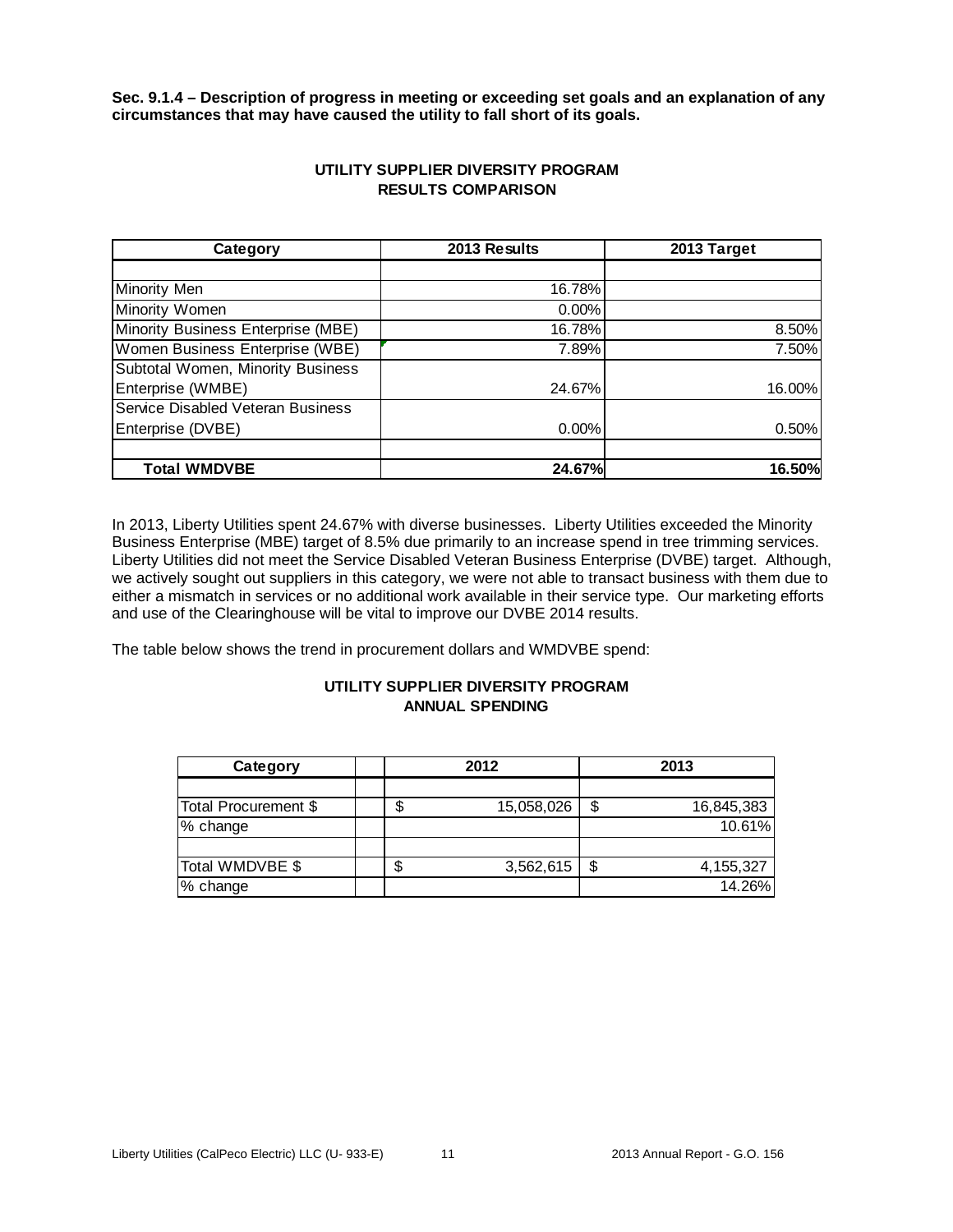**Sec. 9.1.5 – A summary of prime contractor utilization of WMDVBE subcontractors.**

|                   | <b>Minority</b> | <b>Minority</b> | <b>Minority</b><br><b>Business</b><br><b>Enterprise</b> | Women<br><b>Business</b><br><b>Enterprise</b> | Women<br><b>Minority</b><br><b>Business</b><br><b>Enterprise</b> | <b>Service</b><br><b>Disabled</b><br><b>Veterans</b><br><b>Business</b><br><b>Enterprise</b> | <b>TOTAL</b>  |
|-------------------|-----------------|-----------------|---------------------------------------------------------|-----------------------------------------------|------------------------------------------------------------------|----------------------------------------------------------------------------------------------|---------------|
|                   | Men             | Women           | (MBE)                                                   | (WBE)                                         | (WMBE)                                                           | (DVBE)                                                                                       | <b>WMDVBE</b> |
| Direct \$         | \$2,519,497     | -\$             | \$2.519.497                                             | \$1,329,018                                   | 3,848,515<br>\$.                                                 |                                                                                              | \$3,848,515   |
| Subcontracting \$ | 306,813<br>\$.  | -\$             | 306,813<br>S                                            | S                                             | 306,813                                                          | -\$                                                                                          | 306,813       |
| Total             | \$2,826,309     | \$<br>۰         | \$2,826,309                                             | \$1,329,018                                   | 4.155.327<br>S                                                   |                                                                                              | \$4,155,327   |

| <b>IDirect</b><br>$\%$ | 14.96%1       | 0.00%    | 14.96%      | $^{\prime}.89\%$ | 22.85%        | ا %00.ر  | $22.85\%$ |
|------------------------|---------------|----------|-------------|------------------|---------------|----------|-----------|
| Subcontracting<br>%    | .82%          | J.00%L   | .82%        | $0.00\%$         | .82%          | J.00%L   | ا%82.     |
| Total %                | <b>16.78%</b> | $0.00\%$ | 78%<br>16.7 | .89%l            | <b>24.67%</b> | $0.00\%$ | 24.67%    |

\*Totals may not sum due to rounding.

| Gross Procurement      | \$16,845,383 |
|------------------------|--------------|
| <b>IExclusion</b>      |              |
| <b>Net Procurement</b> | \$16,845,383 |

Our two largest WMDVBE suppliers utilize subcontractors. One of the suppliers has Liberty Utilities remit payment directly to the subcontractor while the other supplier processes the subcontractor payment. In the case where Liberty Utilities pays the subcontractor directly, the payment information is readily available for statistical reporting and is included in the 2013 statistical reports. Liberty Utilities continues to educate our existing vendors on our need to track subcontractor utilization. This issue will remain a focus throughout 2014 so a manageable data gathering process can be determined.

## **Sec. 9.1.6 – List of diverse supplier complaints received during the past year, accompanied by a brief description of the nature of each complaint and its resolution or current status.**

No complaints were filed with Liberty Utilities or with the California Public Utilities Commission regarding Liberty Utilities with respect to minority hiring during 2013.

# **Sec. 9.1.7 – A summary of purchases and /or contracts for products and services in excluded categories.**

Liberty Utilities' total 2013 accounts payable activity totaled approximately \$76.9 mln. The majority of our accounts payable activity is concentrated with Sierra Pacific Power Company and our full requirements power purchase agreement. Our purchase power totaled \$46.5 mln (60.4%) of our total accounts payable activity. Purchase power along with employee expense reimbursements, employee benefits, fleet lease payments, fees and taxes were not considered applicable in identifying or quantifying our discretionary spend total.

## **Sec. 9.1.8 – Description of any efforts made to recruit diverse suppliers of products or services in procurement categories where diverse supplier utilization has been low, such as legal and financial services, fuel procurement, and areas that are considered highly technical in nature.**

In 2013, Liberty Utilities stressed the importance of building supplier relationships with DVBE organizations. Our local presentations yielded minimal results. Additionally, several DVBE organizations reached out to us directly, but we were unable to utilize their services in 2013. In addition to our standard outreach efforts, Liberty Utilities' Regulatory Affairs Department will prepare and circulate a master listing of certified DVBE organizations to Liberty Utilities' management team on a periodic basis to provide a steady reminder of our 2014 target.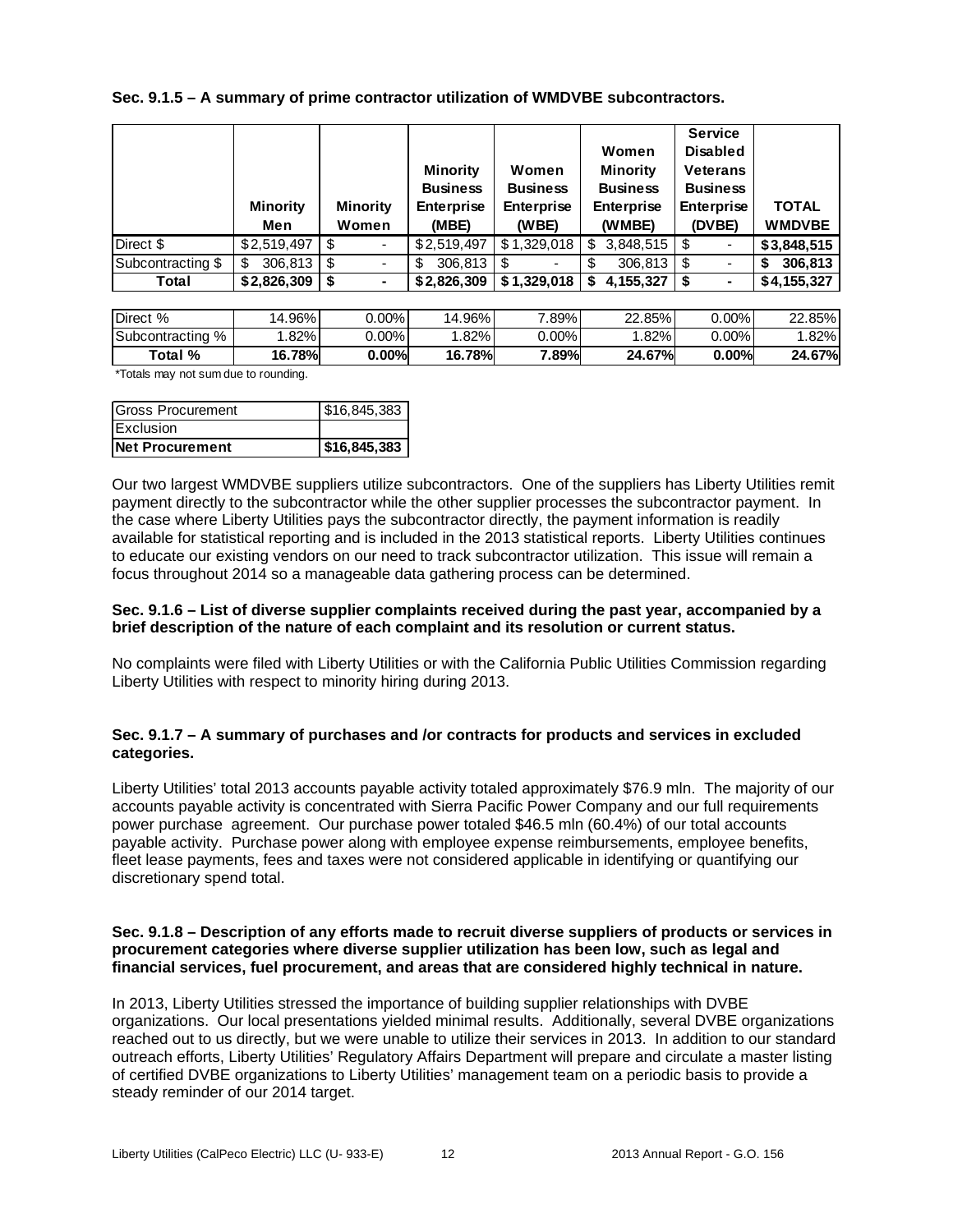# **Sec. 10.1.1 – WMDVBE Annual Short-, Mid- and Long-Term Goals**

|                   | Liberty Utilities (CalPeco Electric) LLC (U 933-E) WMDVBE Goals  |                                                        |                                                                              |                                                                                    |  |  |  |  |  |  |  |  |
|-------------------|------------------------------------------------------------------|--------------------------------------------------------|------------------------------------------------------------------------------|------------------------------------------------------------------------------------|--|--|--|--|--|--|--|--|
|                   | <b>Minority</b><br><b>Business</b><br><b>Enterprise</b><br>(MBE) | Women<br><b>Business</b><br><b>Enterprise</b><br>(WBE) | <b>Disabled</b><br>Veteran<br><b>Business</b><br><b>Enterprise</b><br>(DVBE) | Women,<br>Minority,<br><b>Disabled</b><br>Veteran<br><b>Enterprise</b><br>(WMDVBE) |  |  |  |  |  |  |  |  |
|                   |                                                                  |                                                        |                                                                              |                                                                                    |  |  |  |  |  |  |  |  |
| Short-Term (2012) | 8.50%                                                            | 7.50%                                                  | 0.50%                                                                        | 16.50%                                                                             |  |  |  |  |  |  |  |  |
| Mid-Term (2014)   | 13.00%                                                           | 7.50%                                                  | 1.00%                                                                        | 21.50%                                                                             |  |  |  |  |  |  |  |  |
| Long-Term (2016)  | 13.00%                                                           | 7.50%                                                  | 1.00%                                                                        | 21.50%                                                                             |  |  |  |  |  |  |  |  |

Liberty Utilities has exceeded its overall spend goal; however, the DVBE goal was not met. Our DVBE research and outreach activities will be enhanced and brought to the forefront in internal educational opportunities. Liberty Utilities will continue to emphasize our G.O. 156 target goals for dollars spent with WMDVBEs and to seek to increase our dollars spent with these diverse suppliers.

Our company remains committed to supplier development and in increasing competitiveness in sourcing products and services.

## **Sec. 10.1.2 – Description of Utility Supplier Diversity Program planned for the next calendar year, internal/external program activities.**

For 2014, Supplier Diversity's plans include the following strategies to strengthen the program's results:

- Maintain implemented policies and processes that strengthen the alignment of strategic sourcing, Supplier Diversity, and Supply Chain Management.
- Educate and recruit all Liberty Utilities employees by including Supplier Diversity awareness in monthly safety meeting agendas.
- Communicate Supplier Diversity's plans and goals to key customers and business units to facilitate win-win outcomes.
- Utilize developed processes to maximize participation of diverse suppliers for commodities identified to be competitively bid.
- Promote Liberty Utilities' Supplier Diversity Program goals at local and regional disabled veteran group meetings/functions.
- Mentor existing non-certified suppliers on The Supplier Clearinghouse certification process.

**Sec. 10.1.3 – Plans for recruiting diverse suppliers of products or services where diverse supplier utilization has been low or were listed as excluded, such as legal and financial services, fuel procurement, areas considered highly technical in nature, and sole sourcing (transformers, cable/wire).**